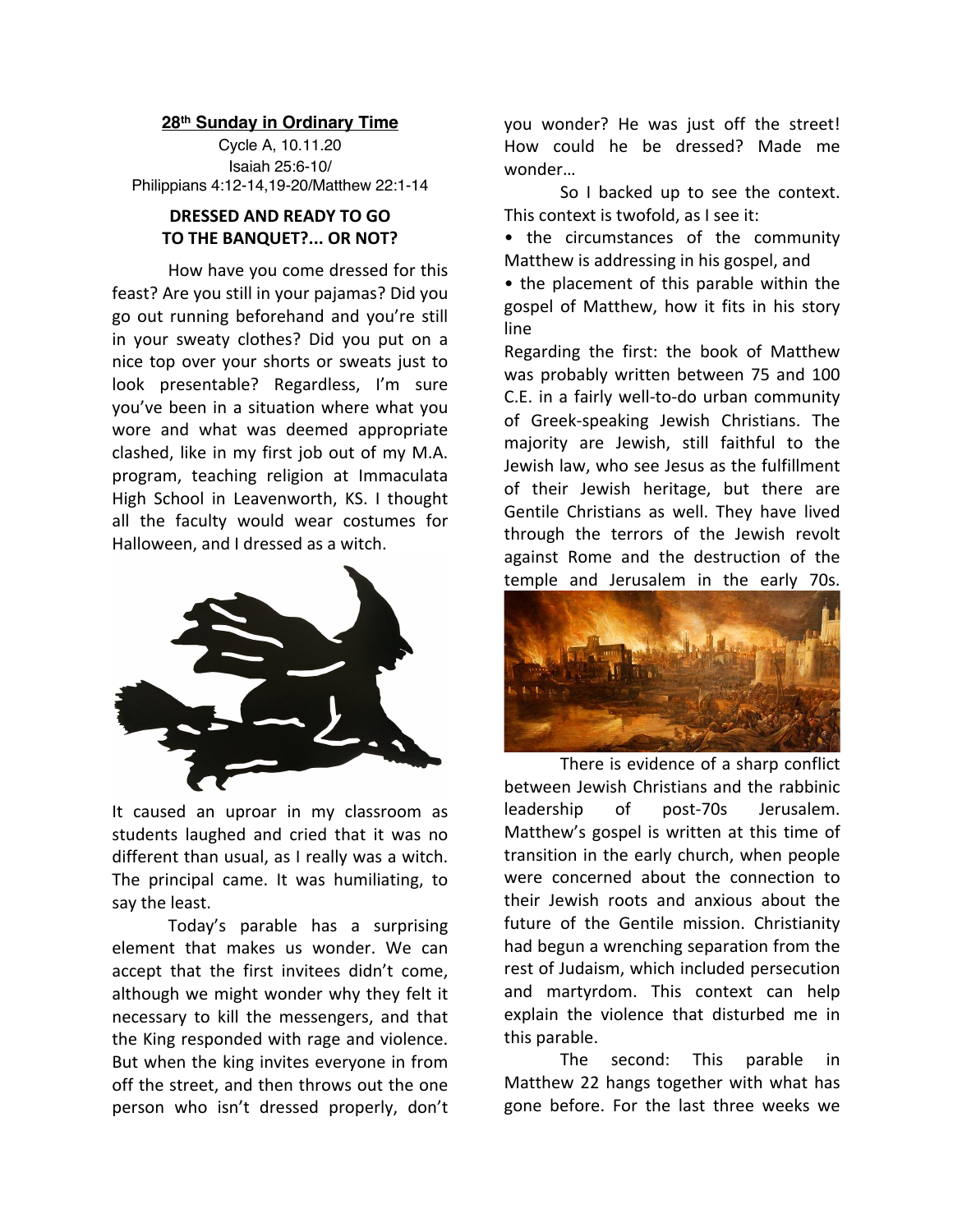have listened to three parables addressed to the same audience, the chief priests and elders. Reading these 3 parables in light of what came before opened things up for me. The previous chapter, Matthew 21, starts with the triumphant entry into Jerusalem, what we celebrate on Palm Sunday, the crowds and the children shouting *"Hosanna to the Son of David!"* Jesus then goes into the Temple, drives out the money-changers and the dove-sellers, and brings in the blind and lame to heal them. This latter would have been seen as problematic, as the blind and lame are physically blemished and thus forbidden from entry into the Temple.



The chief priests are indignant. This Jesus is not following the rules—letting in the impure, not shutting the children up who keep hollering, *"Hosanna to the son of David!"* Two starkly painted pictures: the acclaim of the people and the reproach of the elders. The next day, hungry, Jesus looks to a fig tree for some fruit, but only finds leaves. He proclaimed, *"Never again shall you produce fruit"* and it withered up instantly. That fig tree is an object lesson in what Jesus is finding with the Jewish elders. A fig tree is supposed to bear fruit. But this one doesn't, so Jesus curses it for being all show, looking healthy, but really, it's just a hypocritical fig tree.

In the next episode, Jesus enters the temple to teach again, and the chief priests demand to know, *"By what authority are you doing this? Who gave you the power?"*

It's like, they see his authority, it is obvious that he has it, he heals, he teaches, he commands and the tree withers, and yet they want to argue with him about it, because his authority is not sanctioned by them, he doesn't belong to their ranks. But Jesus turns their question back at them, *"Who gave John the authority to baptize? God or humans?"* But they can't or won't answer. They say "we don't know", but really, they see a trap. They think they know, but, If they say, God, then Jesus can ask why they didn't get baptized then. If they say human, the people will be upset, because they saw John as a prophet. So because the elders refuse to answer, Jesus likewise refuses. The elders have hedged their bets. They are the "bet-hedgers."

And then, we get the three parables about bet-hedgers. The first, the father who asks his sons to do some work in the vineyard. The one says, "yes" but then never goes; the second says, "no", but then repents and takes care of it. The second, the tenants of the vineyard who beat the owner's messengers and killed his son, thinking then that they will inherit the entire vineyard. And today, the wedding feast to which the original invitees failed to show. Just before today's parable starts, Matthew indicates that the chief priests and Pharisees heard the first two parables and realized Jesus was speaking about them!

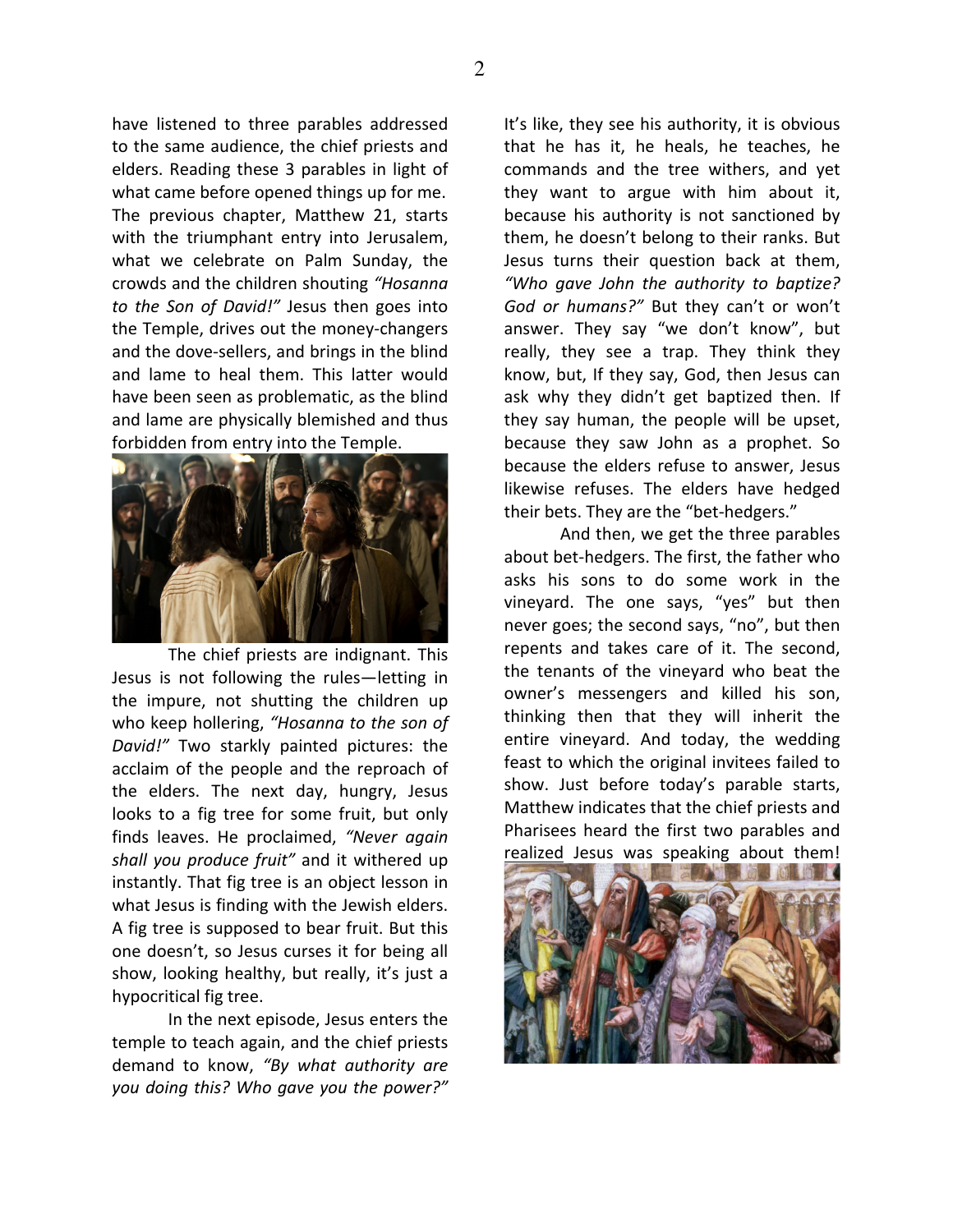These were dangerous stories for Jesus to tell, because it made them stop hedging their bets and determine to have Jesus arrested.

I feel the bind in which Jesus was placed; I know what it is like to have your authority questioned and your ministry rejected. I feel the sadness and anger Jesus might have expressed in this parable. He was stymied in his call to teach, to heal, to create a new order where all would eat together on the Holy Mountain we saw depicted in Isaiah, where all, the destitute and the rich, the common people and the Jewish elites, would share in a feast together. The Jewish elites refused to cooperate: just like the ones who refused to attend the wedding feast, some passively ignoring the invitation, going about their business, while others actively laid hold of the servants and killed them! This story had to end in violence! Jesus had found a fissure point, pounded the stake into it, and out flew the rage and the plot to trap Jesus, at first in speech, and then to arrest and kill him, it hurtled Jesus all the way to Calvary. There is such pain in this story, of a king celebrating his son's marriage, slapped in the face with, *"We're not coming!"* and then thinking, maybe they'll change their minds, like the second son who repented, but no, they killed the messengers.



And so, the party is opened to everyone on the streets, the good and the bad, the impure and the pure, like Jesus who ate with sinners, tax collectors, prostitutes. And yet, just when you think you understand the story, there appears the man not dressed properly. What on earth is that about? His saying nothing, is that like the elders who won't say where John got his authority from? Is he hedging his bets? Or, as one commentator suggested, is he a stand-in for Jesus, silent before Pilate, bound hand and foot and taken outside of the city to Golgotha? The elders certainly saw Jesus as acting/dressing improperly by letting the blind and lame into the Temple, eating with sinners, twisting their words against themselves.



Or, thinking of the situation of Matthew's community, if the elders were the guests who didn't show, and the Christians the ones who did, might it be that some of the Christians were smug, thinking that since they accepted Jesus that they had nothing more to do, they belonged to the kingdom because they shared in the banquet? They had said yes, they came to the feast, but, did they do the work? The deeds of the kingdom?